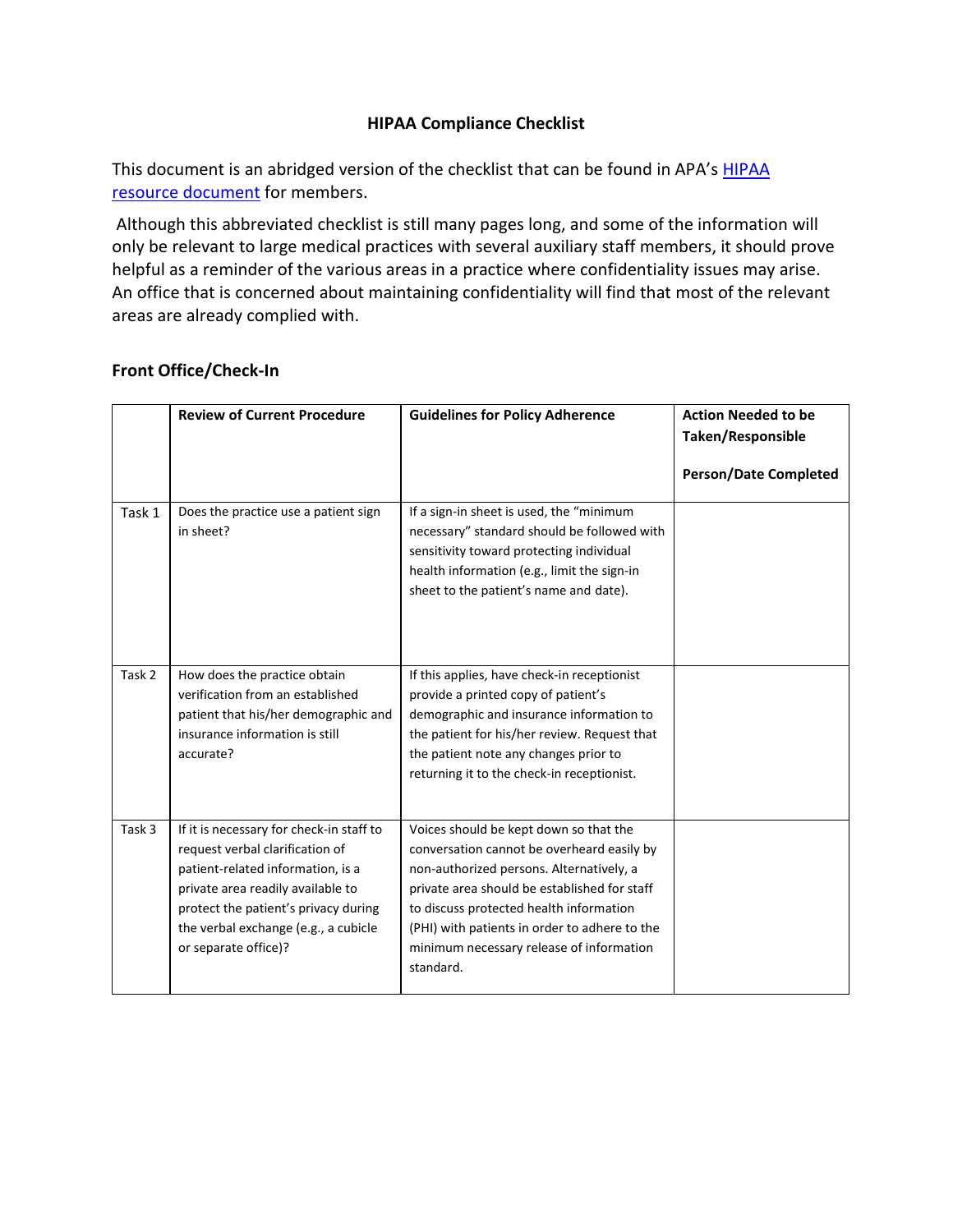# **Front Office/Check-In (continued)**

|        | <b>Review of Current Procedure</b>                                                                                                                                                                                                                                                                                                                                                                                                                                                                            | <b>Guidelines for Policy Adherence</b>                                                                                                                                                                                                                                                                                                                                                                                                                                                                                                                                                             | <b>Action Needed to be</b><br>Taken/Responsible<br><b>Person/Date Completed</b> |
|--------|---------------------------------------------------------------------------------------------------------------------------------------------------------------------------------------------------------------------------------------------------------------------------------------------------------------------------------------------------------------------------------------------------------------------------------------------------------------------------------------------------------------|----------------------------------------------------------------------------------------------------------------------------------------------------------------------------------------------------------------------------------------------------------------------------------------------------------------------------------------------------------------------------------------------------------------------------------------------------------------------------------------------------------------------------------------------------------------------------------------------------|---------------------------------------------------------------------------------|
| Task 4 | Are computer screens visible to<br>patients in the waiting area?                                                                                                                                                                                                                                                                                                                                                                                                                                              | Computer screens should be facing away<br>from patients and non-authorized<br>individuals. As an alternative, screen covers<br>that allow only straight-on viewing can be<br>used to protect patient confidentiality.                                                                                                                                                                                                                                                                                                                                                                              |                                                                                 |
| Task 5 | A. If the practice maintains a<br>website, is the practice's Notice of<br>Privacy Practices prominently placed<br>on the site and available for viewing?<br>B. Is the patient provided with a copy<br>of the practice's Notice of Privacy<br>Practices describing the practice's<br>uses and disclosures of PHI?<br>C. Is written acknowledgement of<br>receipt of the Notice of Privacy<br>Practices obtained from the patient?<br>D. Is the practice's Notice of Privacy<br>Practices posted? If so, where? | All of these are required. See Notice of<br><b>Privacy Protections.</b>                                                                                                                                                                                                                                                                                                                                                                                                                                                                                                                            |                                                                                 |
| Task 6 | How are patients called to the<br>exam/treatment area?                                                                                                                                                                                                                                                                                                                                                                                                                                                        | To protect patient confidentiality, practices<br>may wish to avoid using both first and last<br>names together, and instead use either just<br>first name or just last name when calling<br>patients back for treatment or use.                                                                                                                                                                                                                                                                                                                                                                    |                                                                                 |
| Task 7 | A. Are messages left on answering<br>machines/ voice mails?<br>B. Are postcards used to remind<br>patients of appointments?<br>C. Do invoices or other<br>correspondence to patients reflect<br>on the exterior envelope the nature<br>of the practice                                                                                                                                                                                                                                                        | Unless patients fill out a Request for<br><b>Limitations and Restrictions of Protected</b><br><b>Health Information form reasonable</b><br>alternative means of communication or an<br>alternative location at which to be<br>contacted, practices may call patients and<br>leave messages on answering<br>machines/voicemails. Preferably, postcards<br>should not be used to remind patients of<br>appointments. Correspondence to patients<br>should be labeled "Personal and<br>Confidential" and if at all possible should not<br>identify the nature of services offered by the<br>practice. |                                                                                 |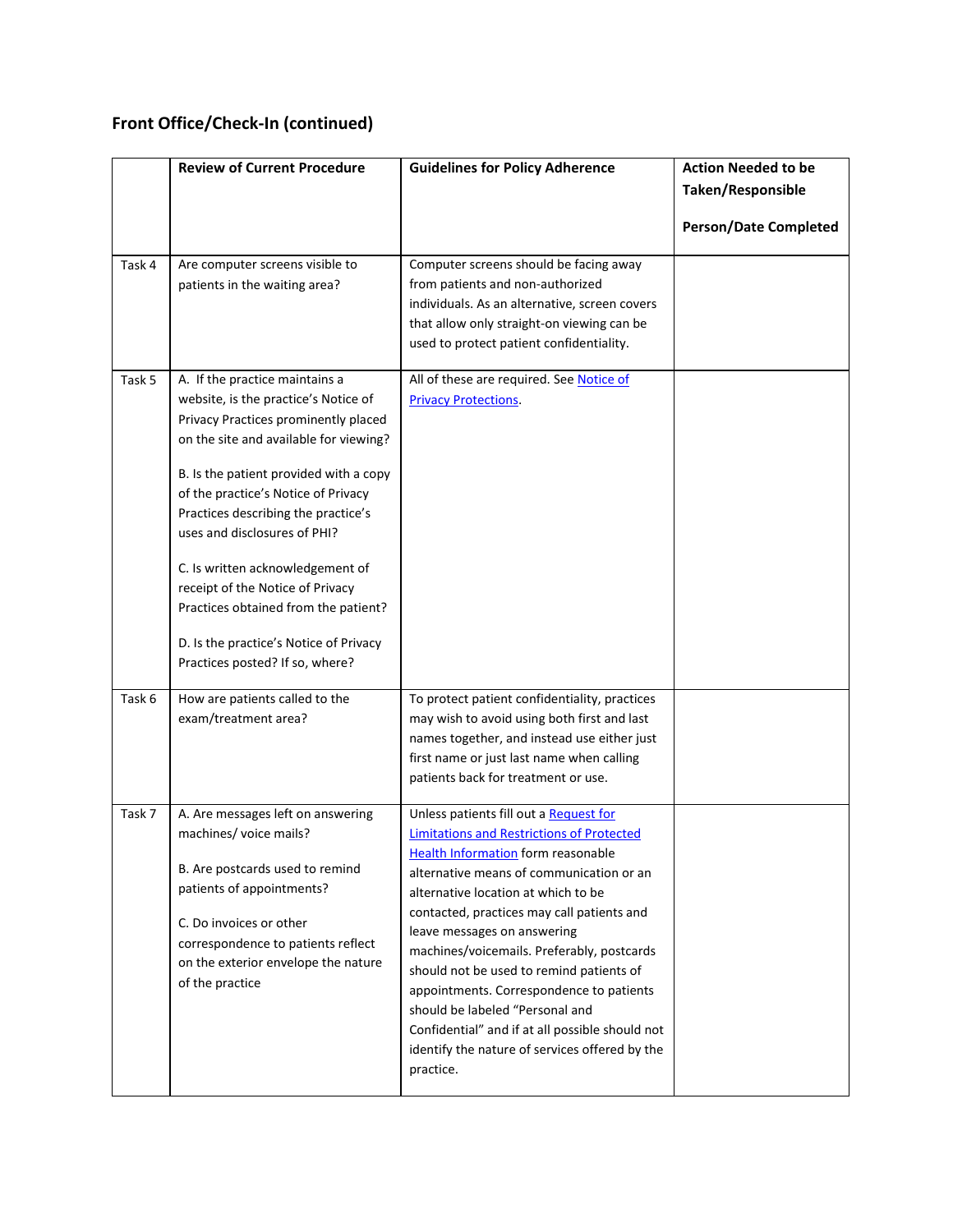# **Front Office/General**

|        | <b>Review of Current Procedure</b>                                                                                                                                                                                                                                                       | <b>Guidelines for Policy Adherence</b>                                                                                                                                                                                                            | <b>Action Needed to be</b><br>Taken/Responsible |
|--------|------------------------------------------------------------------------------------------------------------------------------------------------------------------------------------------------------------------------------------------------------------------------------------------|---------------------------------------------------------------------------------------------------------------------------------------------------------------------------------------------------------------------------------------------------|-------------------------------------------------|
|        |                                                                                                                                                                                                                                                                                          |                                                                                                                                                                                                                                                   | <b>Person/Date Completed</b>                    |
| Task 1 | Does the practice have protocols for<br>verifying that a patient contacting<br>the practice or a patient contacted<br>by the practice via telephone for<br>appointment scheduling, collections<br>activities, communicating lab<br>results, etc. is actually the patient in<br>question? | The patient identity should be verified by<br>DOB, social security number, mother's<br>maiden name, PIN or other unique identifier.<br>The patient should provide this confirming<br>information, not the practice.                               |                                                 |
| Task 2 | If PHI is received in the office via<br>facsimile, is the fax machine located<br>in a non-public, secure area?                                                                                                                                                                           | Fax machines should be located away from<br>areas where patients or other non-<br>authorized individuals may be present or<br>have visual access.                                                                                                 |                                                 |
| Task 3 | Does the practice verify that<br>outgoing faxes are going to the<br>appropriate party and confirming<br>fax numbers of recipients?                                                                                                                                                       | Only parties authorized to receive<br>PHI under applicable law and the practice's<br>privacy policies should receive PHI via fax. All<br>fax numbers should be confirmed prior to<br>dialing, or use autodial features.                           |                                                 |
| Task 4 | Are staff and/or providers logging<br>out of all software programs prior<br>to leaving computer terminal<br>unattended?                                                                                                                                                                  | All providers and staff should log out of all<br>programs containing PHI prior to leaving a<br>computer terminal unattended. The use of a<br>password protected screensaver is another<br>viable alternative.                                     |                                                 |
| Task 5 | Are all staff members provided with<br>unique passwords for program<br>access?                                                                                                                                                                                                           | Each staff member and provider should<br>immediately be provided with his/her own<br>password that allows him/her access to PHI<br>only at levels required by his/her job<br>description in order to adhere to the<br>minimum necessary standard. |                                                 |

### **Medical Records**

|        | <b>Review of Current Procedure</b>                                                                                                                 | <b>Guidelines for</b><br><b>Policy Adherence</b>                                                                                                                                              | <b>Action Needed to be</b><br>Taken/Responsible |
|--------|----------------------------------------------------------------------------------------------------------------------------------------------------|-----------------------------------------------------------------------------------------------------------------------------------------------------------------------------------------------|-------------------------------------------------|
|        |                                                                                                                                                    |                                                                                                                                                                                               | <b>Person/Date Completed</b>                    |
| Task 1 | Who is authorized to access and/or<br>remove medical records?                                                                                      | Define those authorized and permit only the<br>personnel whose job description states that<br>they need access to medical records to<br>remove and file charts. (Regulation)                  |                                                 |
| Task 2 | When medical records are removed<br>from the filing system, is there a<br>tracking mechanism in place to<br>document the charts' location?         | A tracking mechanism such as outguides or<br>other devices should be used to track the<br>whereabouts of medical records to aid in<br>ensuring that PHI is only in authorized areas.          |                                                 |
| Task 3 | Has the practice determined the<br>physical means of maintaining<br>medical records so that they meet<br>the privacy and security<br>requirements? | Medical records must be kept private and<br>secure. (Regulation)<br>A suggestion would be to have an area for<br>charts to be locked after hours. Another<br>alternative would be to obtain a |                                                 |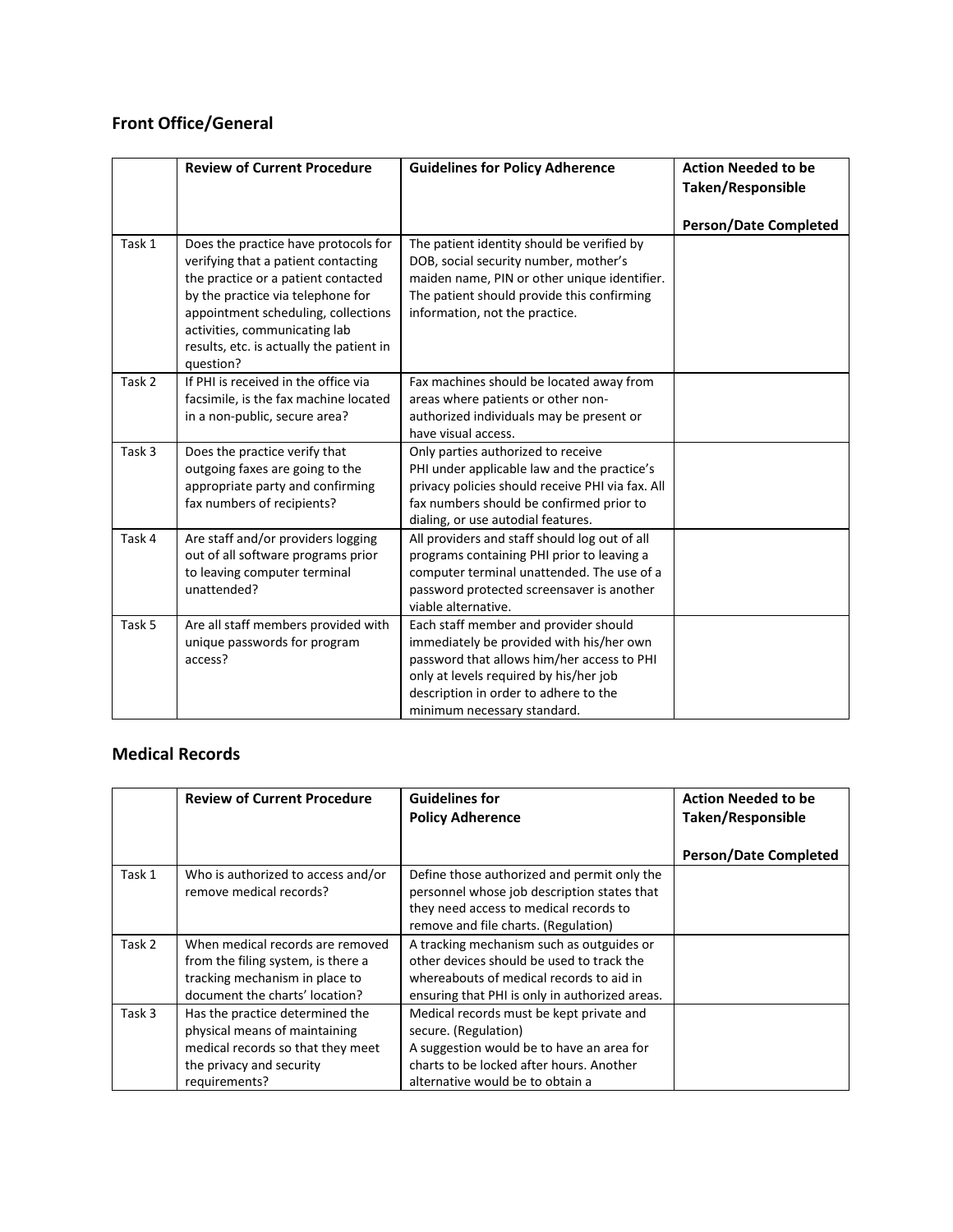|         |                                                                            | confidentiality agreement with after-hours                                                 |  |
|---------|----------------------------------------------------------------------------|--------------------------------------------------------------------------------------------|--|
|         |                                                                            | service providers.                                                                         |  |
| Task 4  | Are medical records                                                        | Only PHI that is necessary for carrying                                                    |  |
|         | transported between locations?                                             | out treatment, payment and other                                                           |  |
|         |                                                                            | healthcare operations (TPO) should be<br>transported to satellite locations.               |  |
|         |                                                                            | (Information needed should be copied, if                                                   |  |
|         |                                                                            | possible, to prevent misplacing patients'                                                  |  |
|         |                                                                            | medical record.) Note: If a courier is used,                                               |  |
|         |                                                                            | the PHI should not be visible/accessible to                                                |  |
|         |                                                                            | the courier. A suggestion would be to use a                                                |  |
|         |                                                                            | lock bag with couriers. Otherwise, be certain                                              |  |
|         |                                                                            | that a <b>Business Associate Agreement</b> is in                                           |  |
|         |                                                                            | place with the courier.                                                                    |  |
| Task 5  | Does the practice have a process for                                       | See Notice of Privacy Practices.                                                           |  |
|         | using and disclosing PHI?                                                  |                                                                                            |  |
| Task 6  | Is a patient's written authorization<br>obtained (as appropriate) prior to | This is required.                                                                          |  |
|         | releasing PHI for purposes other                                           |                                                                                            |  |
|         | than TPO?                                                                  |                                                                                            |  |
| Task 7  | Are signed authorizations to                                               | This is required.                                                                          |  |
|         | disclose PHI for reasons other than                                        |                                                                                            |  |
|         | treatment, payment or healthcare                                           |                                                                                            |  |
|         | operations (TPO) maintained in                                             |                                                                                            |  |
|         | each patient's medical record?                                             |                                                                                            |  |
| Task 8  | Does the practice have staff                                               | The practice must have at least one staff                                                  |  |
|         | members who are trained to                                                 | member who is knowledgeable and                                                            |  |
|         | respond to patient's requests<br>regarding their own PHI?                  | responsive to patients' inquiries about<br>exercising their rights to restrict, amend, and |  |
|         |                                                                            | obtain copies of or an accounting of                                                       |  |
|         |                                                                            | disclosures of their PHI.                                                                  |  |
| Task 9  | Does the practice contract with an                                         | The practice is required to have a <b>Business</b>                                         |  |
|         | outside vendor for the destruction                                         | <b>Associate Agreement with third party</b>                                                |  |
|         | of medical records that should be                                          | vendors who have access to PHI                                                             |  |
|         | purged?                                                                    |                                                                                            |  |
| Task 10 | When PHI is destroyed, is it burned,                                       | PHI must be rendered unreadable when it is                                                 |  |
|         | shredded or otherwise rendered<br>unreadable?                              | destroyed. Consider using a shredder to<br>destroy documents.                              |  |
| Task 11 | If psychotherapy notes are retained                                        | Any release of psychotherapy notes requires                                                |  |
|         | in the patient record, are they                                            | an authorization. (Regulation)                                                             |  |
|         | segregated or identified so as to                                          |                                                                                            |  |
|         | easily preclude unauthorized                                               |                                                                                            |  |
|         | dissemination?                                                             |                                                                                            |  |
| Task 12 | Does the practice communicate                                              | The practice should obtain patient per-                                                    |  |
|         | with patients via e-mail?                                                  | mission and consider using encryption for e-                                               |  |
|         |                                                                            | mail messages with patients. The practice                                                  |  |
|         |                                                                            | should establish policies to authenticate the                                              |  |
|         |                                                                            | recipients and senders of e-mail containing<br>PHI. (Suggestion)                           |  |
| Task 13 | Do the providers take medical                                              | Except in emergencies related to patient                                                   |  |
|         | records out of the practice?                                               | care, providers should not take medical                                                    |  |
|         |                                                                            | records out of the practice. The information                                               |  |
|         |                                                                            | that is taken out of the practice should be                                                |  |
|         |                                                                            | limited to only that which is needed to care                                               |  |
|         |                                                                            | for the patient.                                                                           |  |
| Task 14 | Does the practice have a                                                   | See Document Determine Whether Your                                                        |  |
|         | mechanism for de-identification of                                         | <b>Practice Discloses PHI for Research Purposes</b>                                        |  |
|         | PHI?                                                                       | for what to do in research situations.                                                     |  |